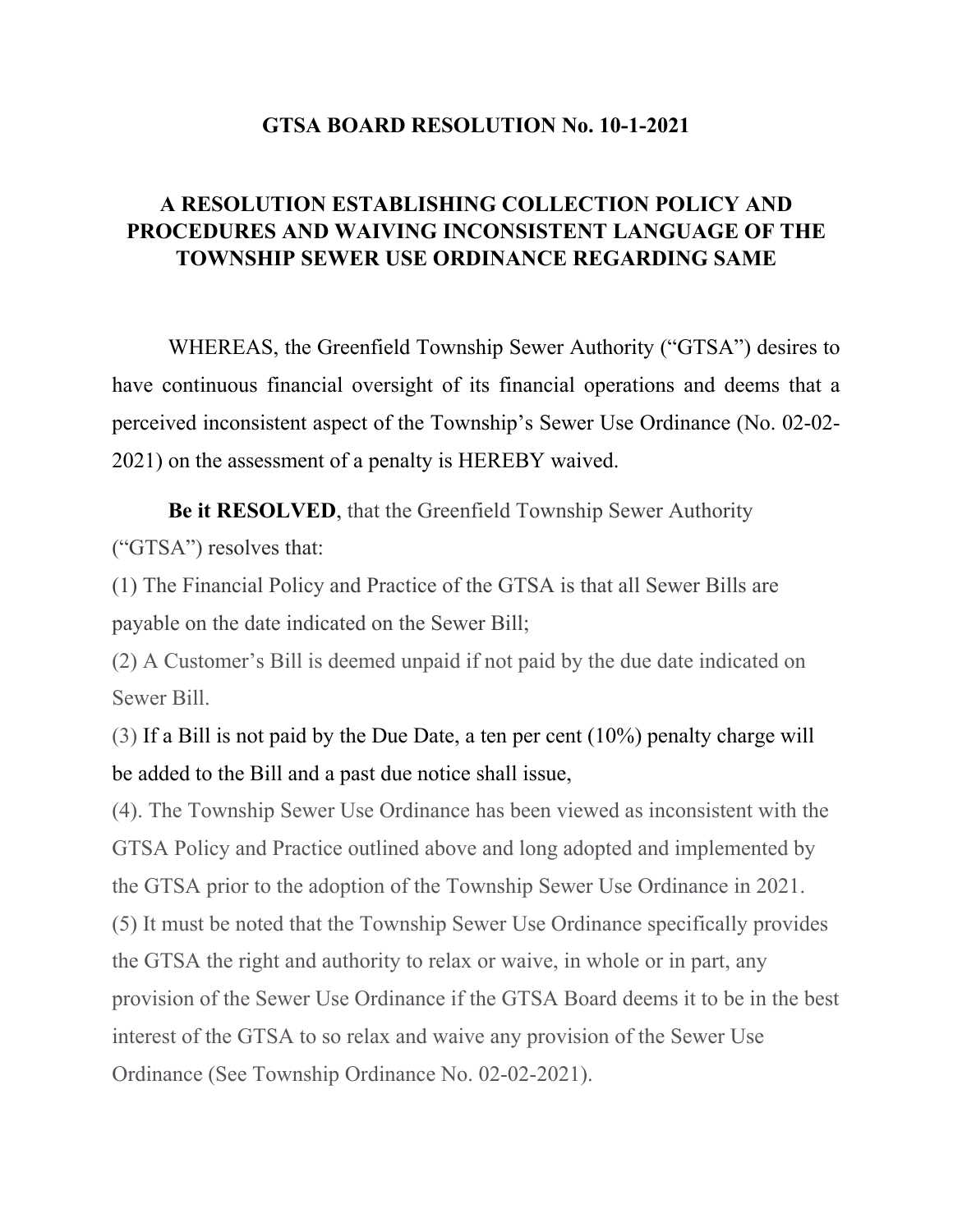(6) The GTSA Hereby directs that its Policy and Practice of assessing a ten per cent penalty for an unpaid bill shall remain in full force and effect and to the extent it is deemed inconsistent with the Township Sewer Use Ordinance, that aspect of the Township Ordinance is hereby waived by the GTSA Board in favor of its longstanding practice of a ten per cent penalty on all unpaid bills if unpaid as of the due date. In addition, following sixty days of being past due, the GTSA will assess on the customer a monthly penalty of  $1\frac{1}{2}$  per cent to be applied to the outstanding principal balance.

This Resolution shall continue to have effect until express written notice of its rescission or modification has been received and recorded by the Board of the GTSA.

**Effect on Previous Resolutions.** This resolution supersedes any GTSA resolution inconsistent herewith.

## **Certification of Authority**

I further certify that the Board of Directors of the GTSA has, and at the time of adoption of this resolution had, full power and lawful authority to adopt the resolution stated herein and to confer the powers granted above to the persons named who have full power and lawful authority to exercise the same. (Apply seal below where appropriate.)

**In Witness Whereof**, I have subscribed my name to this document and affixed the seal of the Corporation on the date below.